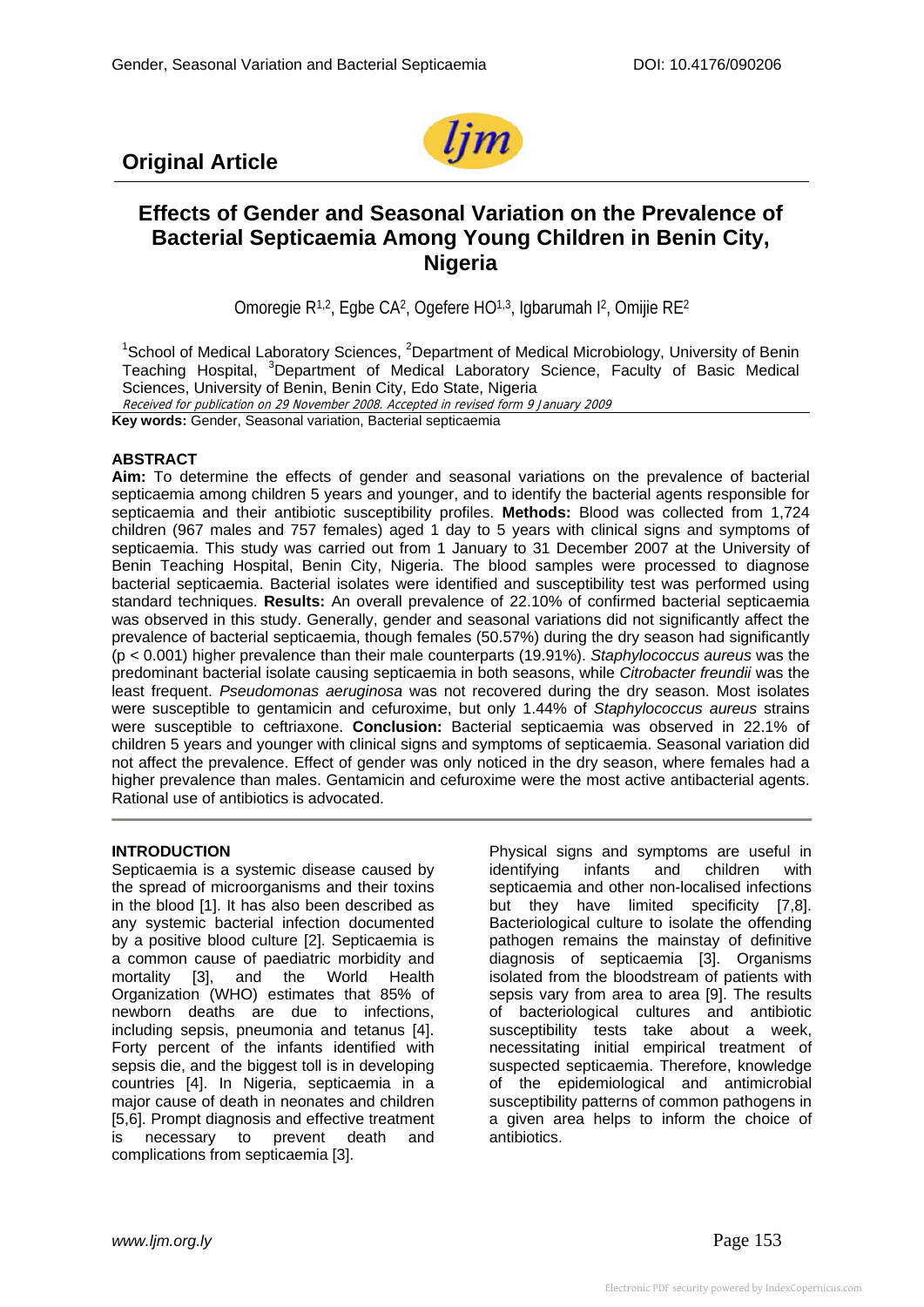Seasonal variations and gender are known to affect the prevalence of a number of infections [10-12]. This study aimed to determine the effects of gender and seasonal variations on bacterial septicaemia among children aged five years or younger in Benin City Nigeria.

## **MATERIALS AND METHODS Patients and Processing of Specimens**

This study was carried out from 1 January to 31 December 2007 at the University of Benin Teaching Hospital, Benin City, Nigeria. Verbal informed consent was obtained from parents of children recruited in this study. The Ethics Committee of the University of Benin Teaching Hospital approved the protocol for this study.

A total of 1724 children aged 1 day to 5 years with clinical signs and symptoms of septicaemia were included in this study. They consisted of 967 males and 757 females. Blood samples were collected from each patient and dispensed into blood culture bottles (glucose broth and thioglycolate broth) and incubated for a maximum of seven days. Bottles with signs of growth, such as turbidity, haemolysis, clot formation, gas production and/ or cotton ball effect were subcultured on chocolate, blood and MacConkey agar plates. The chocolate agar plates were incubated in candle jars and the blood and MacConkey agar plates were incubated aerobically. Significant bacteria isolates were identified by standard techniques [13]. Disc susceptibility test was performed using the British standard for Antimicrobial Chemotherapy (BSAC) method [14].

The rainy season was defined as the period between the months of April and September and the dry season between October and March. The data were analysed using Chi  $(X^2)$ square test.

## **RESULTS**

A total of 381 children with signs and symptoms of septicaemia were confirmed as having bacterial septicaemia, corresponding to 22.1% of the sample. There was no significant difference between males and females in the prevalence of septicaemia (males 21.10% and females 23. 38%, P > 0.05; Table 1).

Seasonal variation (dry *versus* rainy season) did not affect the overall prevalence of septicaemia ( $P > 0.05$ ), though it was 28.38% in the dry season and 22.52% in the wet season. But in the dry season the prevalence of septicaemia was significantly higher (P < 0.001) in females (50.57%) than in males (19.91%) (Table 2).

**Table1:** Prevalence of bacterial septicaemia

| Gender                                              | No tested | No infected<br>(%) |  |  |  |
|-----------------------------------------------------|-----------|--------------------|--|--|--|
| Male                                                | 967       | 204 (21.10)        |  |  |  |
| Female                                              | 757       | 177 (23.38)        |  |  |  |
| Total                                               | 1724      | 381 (22.10)        |  |  |  |
| Male versus female $X^2$ test $\overline{P} > 0.05$ |           |                    |  |  |  |

*Staphylococcus aureus* was the predominant isolate causing bacterial septicaemia (36.48%) while *Citrobacter freundii* was the least frequent cause (0.26%) (Table 3). *Pseudomonas aerueginosa* was not recovered in the dry season whereas *Citrobacter freundii*  and *Enterobacter* species were not isolated during the rainy season. The frequency of isolates recovered in the rainy and dry<br>seasons was 54.33% and 45.67%, seasons was 54.33% respectively (Table 3). *P. aeruginosa* was most susceptible to gentamicin and ceftazidime but all other isolates were most susceptible to gentamicin and cefuroxime (Table 4).

| Table 2: Effect of gender and seasonal variation on the prevalence of bacterial septicaemia |  |  |  |  |  |
|---------------------------------------------------------------------------------------------|--|--|--|--|--|
| Gender                                                                                      |  |  |  |  |  |

| <b>Season</b> | <b>Male</b> |                  |           | <b>Female</b>       | Total     |                  |
|---------------|-------------|------------------|-----------|---------------------|-----------|------------------|
|               | No tested   | Infected<br>n(%) | No tested | Infected<br>$n$ (%) | No tested | Infected<br>n(%) |
| Dry           | 437         | 87 (19.19)       | 176       | 89 (50.57)          | 613       | 174 (28.38)      |
| Rainy         | 530         | 117 (22.08)      | 389       | 88 (22.62)          | 919       | 207 (22.52)      |

\* Male *versus* female in dry season, P < 0.01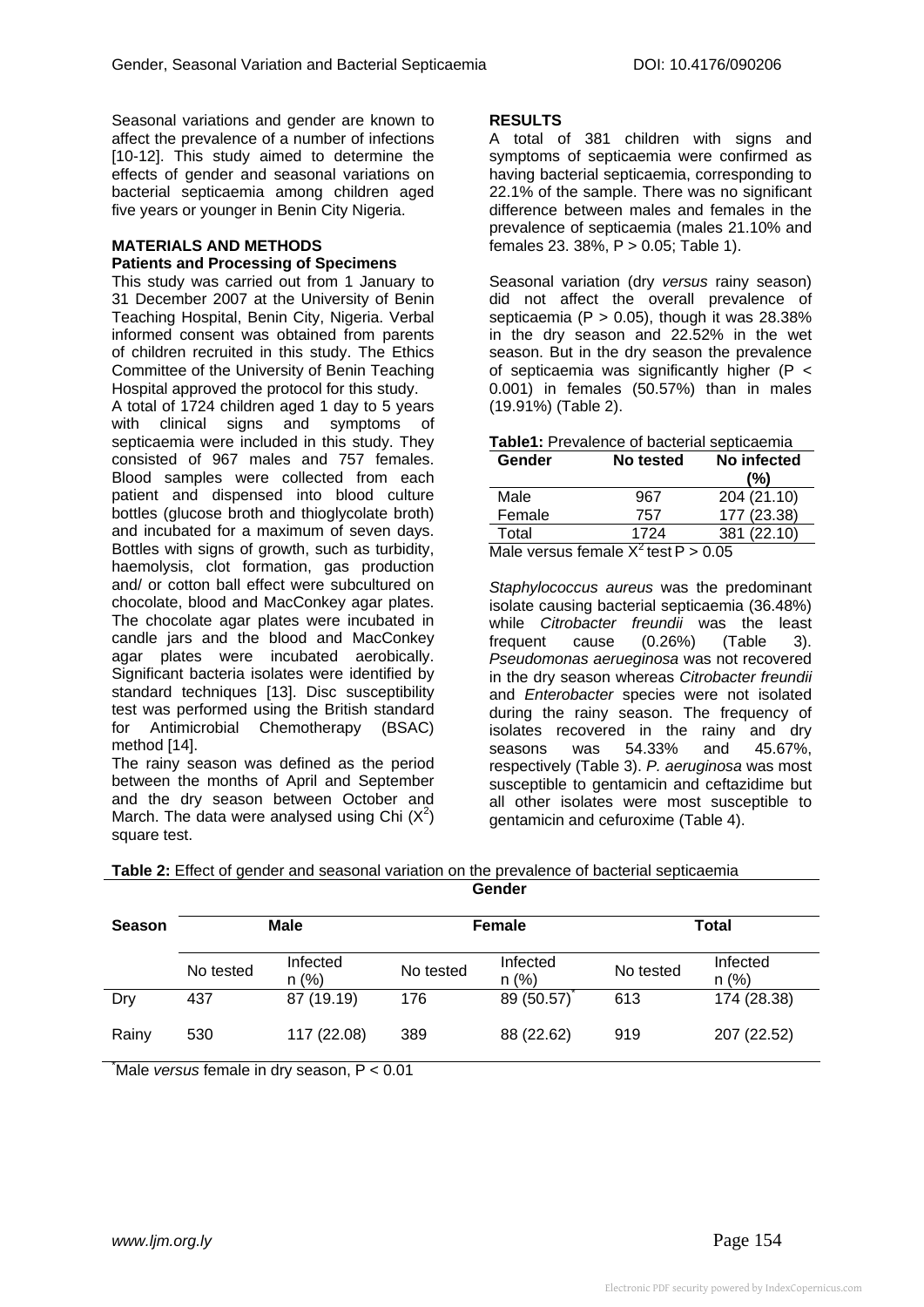|                        | <b>Season</b> |             |               |  |  |
|------------------------|---------------|-------------|---------------|--|--|
| <b>Isolate</b>         | Dry $n$ (%)   | Rainy n (%) | Total $n$ (%) |  |  |
| Staphylococcus aureus  | 70 (40.22)    | 69 (33.33)  | 139 (36.48)   |  |  |
| Escherichia coli       | 2(1.14)       | 8(3.86)     | 10(2.62)      |  |  |
| Klebsiella species     | 40 (22.98)    | 39 (18.84)  | 79 (20.73)    |  |  |
| Citrobacter freundii   | 1(0.57)       | 0(0)        | 1(0.26)       |  |  |
| Enterobacter species   | 5(2.87)       | 0(0)        | 5(1.31)       |  |  |
| Proteus species        | 12 (6.89)     | 35 (16.90)  | 47 (12.34)    |  |  |
| Previdencia species    | 3(1.72)       | 4(1.93)     | 7(1.84)       |  |  |
| Pseudomonas aeruginosa | 0(0)          | 10(4.83)    | 10(2.62)      |  |  |
| Alkaligenes species    | 35(20.11)     | 35 (16.90)  | 70 (18.37)    |  |  |
| Acinetobacter species  | 6(3.44)       | 7(3.38)     | 13 (3.41)     |  |  |
| Total                  | 174 (45.67)   | 207 (54.33) | 381 (100)     |  |  |

#### **Table 3:** Seasonal variations of bacterial isolates

#### **DISCUSSION AND CONCLUSION**

Septicaemia is a major cause of death in neonates and children in Nigeria [5,6]. Prompt diagnosis and effective treatment is necessary to prevent death and complications from septicaemia [3]. This study aimed at determining the effects of gender and seasonal variations on the prevalence of bacterial septicaemia among children of five years and younger, as well as to identify the bacterial agents and their susceptibility patterns.

The prevalence of bacterial septicaemia in females (23.38%) was not significantly different from that in males  $(21.01%)$   $(P >$ 0.05). This finding does not agree with that of Mugalo *et al.* [9], who reported significantly higher prevalence in the females. The reason for this difference is unclear, but may be due to geographical locations. However, our finding agrees with another report in Nigeria [15], although the age of patients in that study ranged from  $0 - 61$  years.

The prevalence of 22.1% of confirmed bacterial septicaemia recorded in this study is the lowest reported in Nigeria and some African countries [3,9,15]. The prevalence of bacterial septicaemia was higher in the dry season (28.4%) than the rainy season (22.5%). It follows that change in season may not likely influence the prevalence of bacterial septicaemia, as has been observed for other infections such as otitis media [10]. However, the prevalence of bacterial septicaemia was higher among females during the dry season  $(P < 0.01)$ , whereas during the rainy season it was identical in males and females (22.7% and 22.6% respectively). No reason could be adduced for this.

*S. aureus* was the most predominant aetiologic agent of bacterial septicaemia in this study (36.48%), which agrees with earlier findings [3,9] and it was the most predominant isolate in both seasons. No *P. aeruginosa* isolate was recovered during the dry season.

The susceptibility testing indicated that most isolates were susceptible to gentamicin and cefuroxime. *P. aeruginosa* was susceptible mostly to gentamicin and ceflazidime. Ceftriaxone was the least active antibacterial agent as it was active only against *S. aureus*, with only 1.44% of it being susceptible. We expected that ceftriaxone, a third generation cephalosporin, would be more effective than cefuroxime, but this was not so. Due to our drug rotation policy, cefuroxime had not been not in use for some time. By contrast, ceftriaxone continued to be used without laboratory guidance, especially as antibiotic coverage during surgery and in emergencies as blind therapy, which has resulted in bacterial resistance to this drug. Rational use of antibiotics is needed to stem the tide of rising bacterial resistance of blood stream infectious agents.

Generally, gender and seasonal variations did not affect the prevalence of bacterial septicaemia among children five years and younger. However, females in the dry season had a higher prevalence than their male counterparts. The high prevalence of resistance observed in this study points to the need for rational use of antibiotics.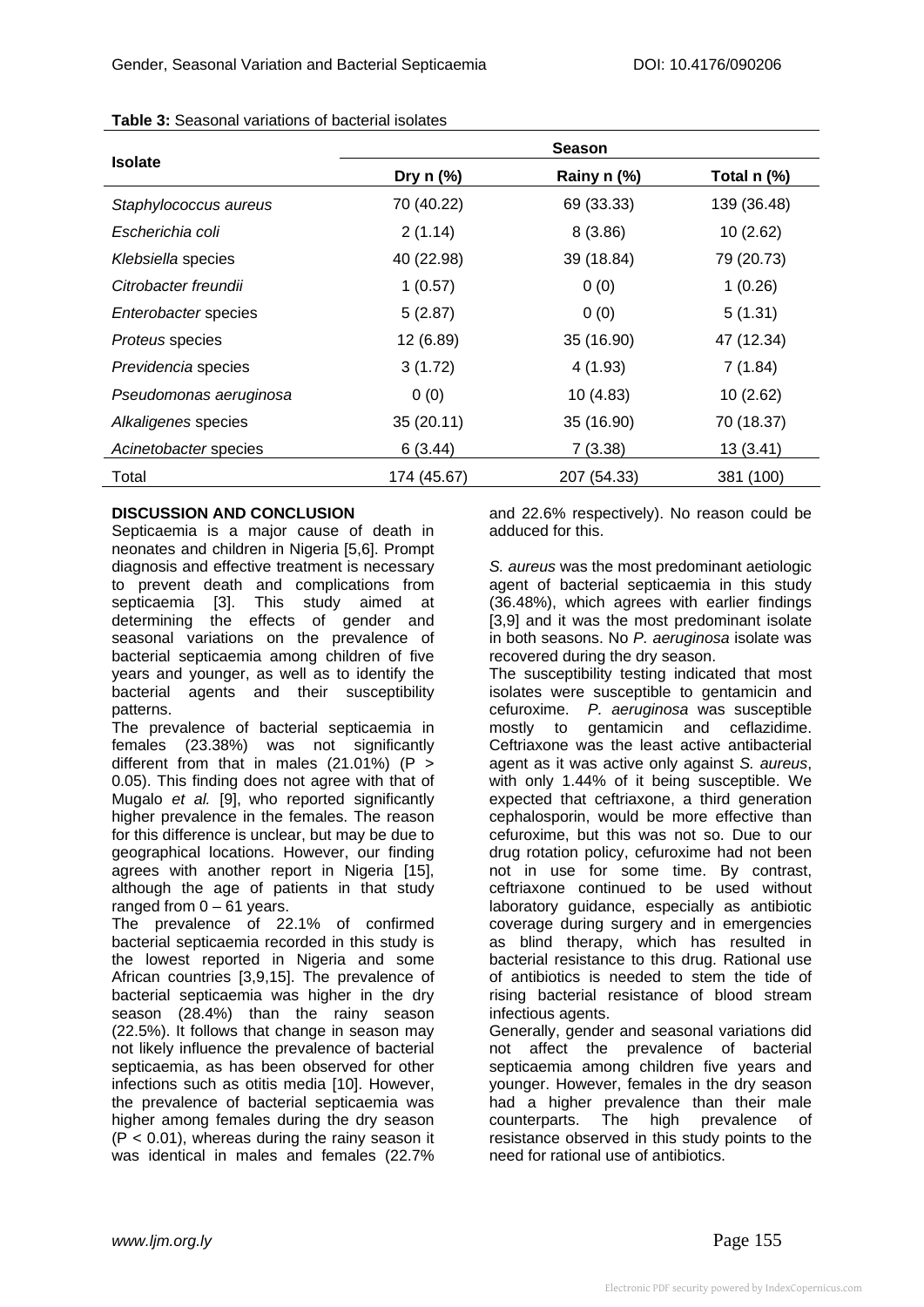|                                       | Antibacterial agent |           |          |            |          |            |           |            |
|---------------------------------------|---------------------|-----------|----------|------------|----------|------------|-----------|------------|
| Isolate                               | CIP                 | <b>CN</b> | ⌒<br>ι,  | <b>CXM</b> | AMX      | <b>AUG</b> | CAZ       | <b>CRO</b> |
| Staphylococcus aureus ( $n = 139$ )   | 37(26.6)            | 75 (54.0) | 8(5.8)   | 99 (71.2)  | 38(27.3) | 67 (96.2)  | 62 (44.6) | 2(1.4)     |
| Escherichia coli ( $n = 10$ )         | 1(10.0)             | 6(60.0)   | 0(0.0)   | 6(60.0)    | 0(00.0)  | 2(20.0)    | 1 (10.0)  | 0(0.0)     |
| Klebsiella species ( $n = 79$ )       | 23(29.1)            | 27 (34.2) | 9(11.4)  | 29 (36.7)  | 0(0.0)   | 39 (49.4)  | 21(26.6)  | 0(0.0)     |
| Citrobacter freundii $(n = 1)$        | 0(0.0)              | 0(0.0)    | 0(0.0)   | 1 (100.0)  | 0(0.0)   | 0(0.0)     | 0(0.0)    | 0(0.0)     |
|                                       |                     |           |          |            |          |            |           |            |
| <i>Enterobacter</i> species $(n = 5)$ | 0(0.0)              | 3(60.0)   | 0(0.0)   | 3(60.0)    | (20.0)   | 0(0.0)     | 2(40.0)   | 0(0.0)     |
| <i>Proteus</i> species $(n = 47)$     | 22(46.8)            | 28 (59.6) | 5(10.6)  | 25(53.2)   | 0(0.0)   | 23(48.9)   | 20(42.6)  | 0(0.0)     |
| Previdencia species $(n = 7)$         | 3(42.9)             | 3(42.9)   | 0(0.0)   | 6(85.7)    | 0(0.0)   | 1(14.3)    | 3(42.9)   | 0(0.0)     |
| Pseudomonas aeruginosa ( $n = 10$ )   | 1(10.0)             | 7(70.0)   | 0(0.0)   | 0(0.0)     | 0(0.0)   | 0(0.0)     | 7(70.0)   | 0(0.0)     |
| Alkaligenes species( $n = 70$ )       | 15 (21.4)           | 50(71.4)  | 22(31.4) | 39(55.7)   | 18(25.7) | 30(42.6)   | 24 (34.2) | 0(0.0)     |
| Acinetobacter species $(n = 13)$      | 1 (7.7)             | 5(38.5)   | 1(7.7)   | 9(69.2)    | 0(0.0)   | 7 (53.9)   | 5(38.5)   | 0(0.0)     |

## **Table 4:** Susceptibility profiles of bacterial isolates

CIP = ciprofloxacin, CN = Gentamicin, C = Chloramphenicol, CXM = Cefuroxime, AMX = Amoxicillin, AUG = Amoxicillin – clavunate, CAZ = Ceftazidime, CRO = Ceftriaxone, n = number tested, figures in parenthesis are percentages**.**